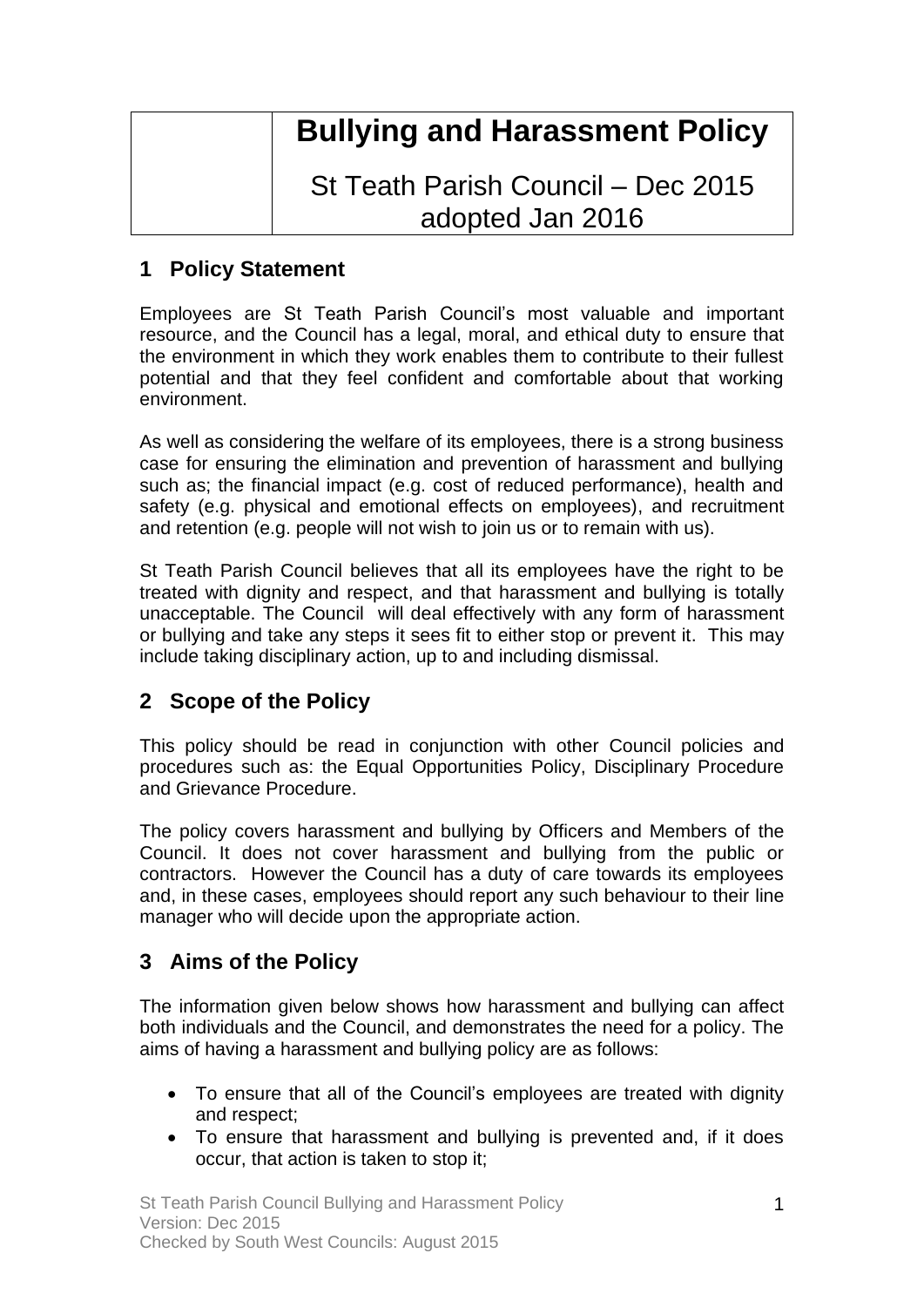- To ensure that the working environment is such that each employee feels confident and comfortable about the way they will be treated whilst at work;
- To ensure that all of the Council's employees know what harassment and bullying is and what the Council's policy is;
- To explain the responsibilities of Members, management, and employees; and
- To explain the procedures for dealing with harassment and bullying.

#### **4 Harassment**

There are various definitions of harassment, but there are two key questions which help to define 'Harassment'. They are: 'Is the behaviour unwanted?' 'Does it undermine the dignity of the individual?' and 'Is it related to a protected characteristic?'

Harassment is defined by ACAS as 'unwanted conduct related to a relevant protected characteristic, which has the purpose or effect of violating an individual's dignity or creating an intimidating, hostile, degrading, humiliating or offensive environment for that individual'. The protected characteristics are age; disability; sex or gender; gender reassignment; marriage/civil partnership; pregnancy or maternity; race (including ethnic origin, skin colour, nationality and national origin); religion or belief; and sexual orientation.

It is also unacceptable to harass any individual:

- Based on their association with another individual with a protected characteristic (e.g. an employee married to someone of a different ethnic origin); or
- Based on a perception that they have a protected characteristic (e.g. a heterosexual employee who is made fun of because his colleagues believe he is homosexual).

A definition of bullying is given in the next section of this policy, but harassment and bullying are closely linked.

Examples of harassment include:

#### Sexual harassment:

- Ridiculing someone because of their sex or sexual orientation by looks, remarks, sexual innuendo or jokes of a sexually explicit nature
- Unnecessary touching or unwanted physical conduct

#### Sexual orientation harassment:

- Homophobic remarks, innuendo, jokes
- Offensive actions and physical attack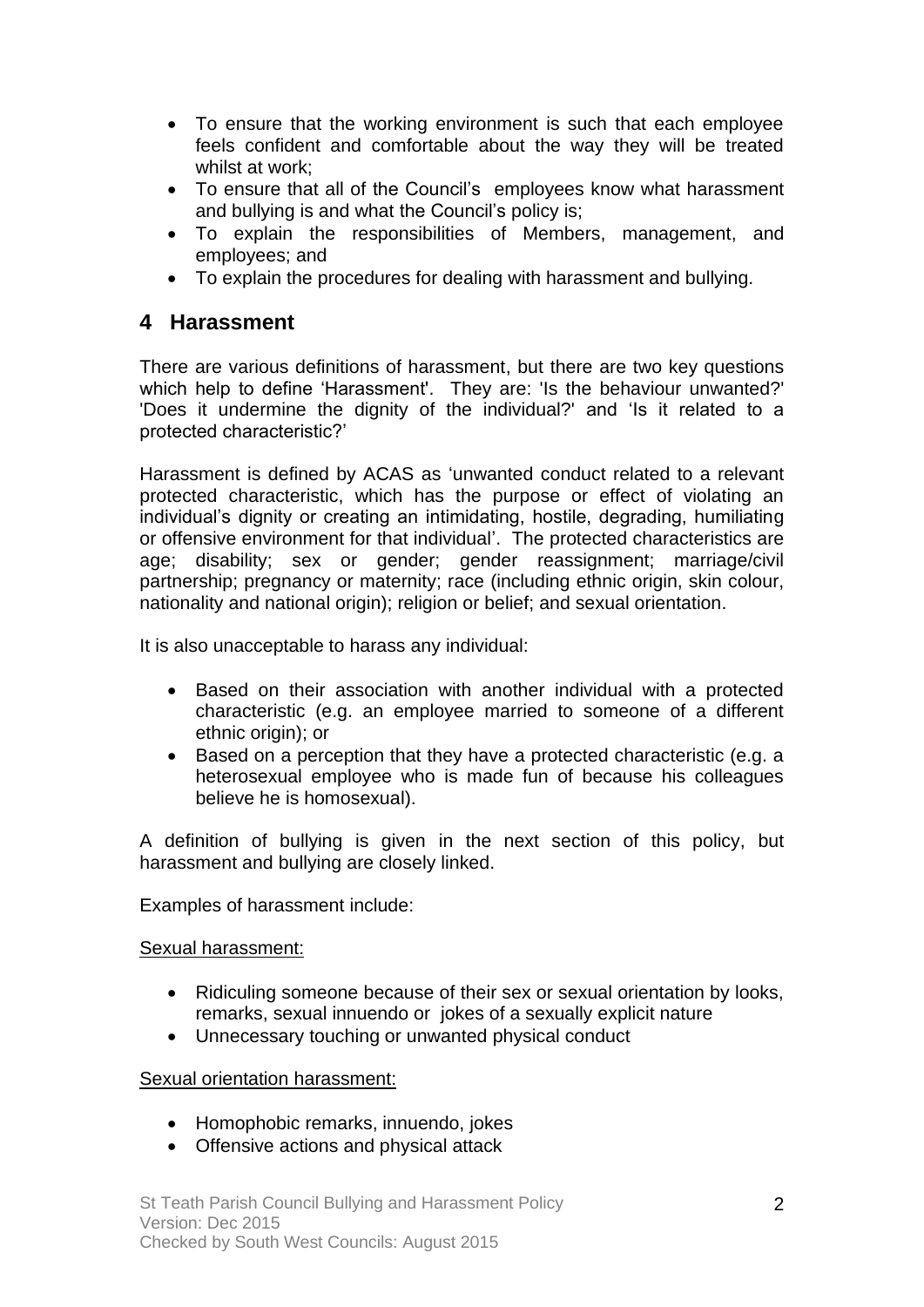#### Racial harassment:

- Embarrassing or derogatory remarks such as racist jokes, name-calling or nicknames
- Deliberate isolation or different treatment

#### Harassment on the grounds of disability:

- Name calling
- Univited, patronising or unnecessary assistance

#### Harassment on the grounds of religion or belief:

- Ridicule and religious jokes
- Scorning of belief

#### Age harassment:

- Negative comments generalising about the age group of the individual
- Exclusion from informal groups such as social events

### **5 Bullying**

ACAS states that bullying can be characterised as 'offensive, intimidating, malicious or insulting behaviour, an abuse or misuse of power through means that undermine, humiliate, denigrate or injure the recipient'.

It must be clearly understood that it is a manager's responsibility to set targets and review work performance. It is also the manager's role when individuals do not reach targets to ensure that corrective processes are put in place. These discussions are sometimes difficult for both parties but need to take place to ensure employees work competently. In this context bullying will only occur when a manager abuses his or her authority.

It should be noted that bullying does not just occur in manager/subordinate relationships, it can occur when there is unacceptable peer pressure or pressure by others in a position of 'authority', e.g. Members.

Examples of bullying behaviour can include:

- Spreading malicious rumours;
- Making the employee the butt of jokes;
- Aggressive, insulting and unco-operative attitude;
- Destructive innuendo and sarcasm;
- Constant unjustified criticism;
- Unjustifiably removing responsibilities and replacing them with trivial tasks to do instead;
- Shouting at employees;
- Unreasonable use of disciplinary/competence procedures;

St Teath Parish Council Bullying and Harassment Policy Version: Dec 2015 Checked by South West Councils: August 2015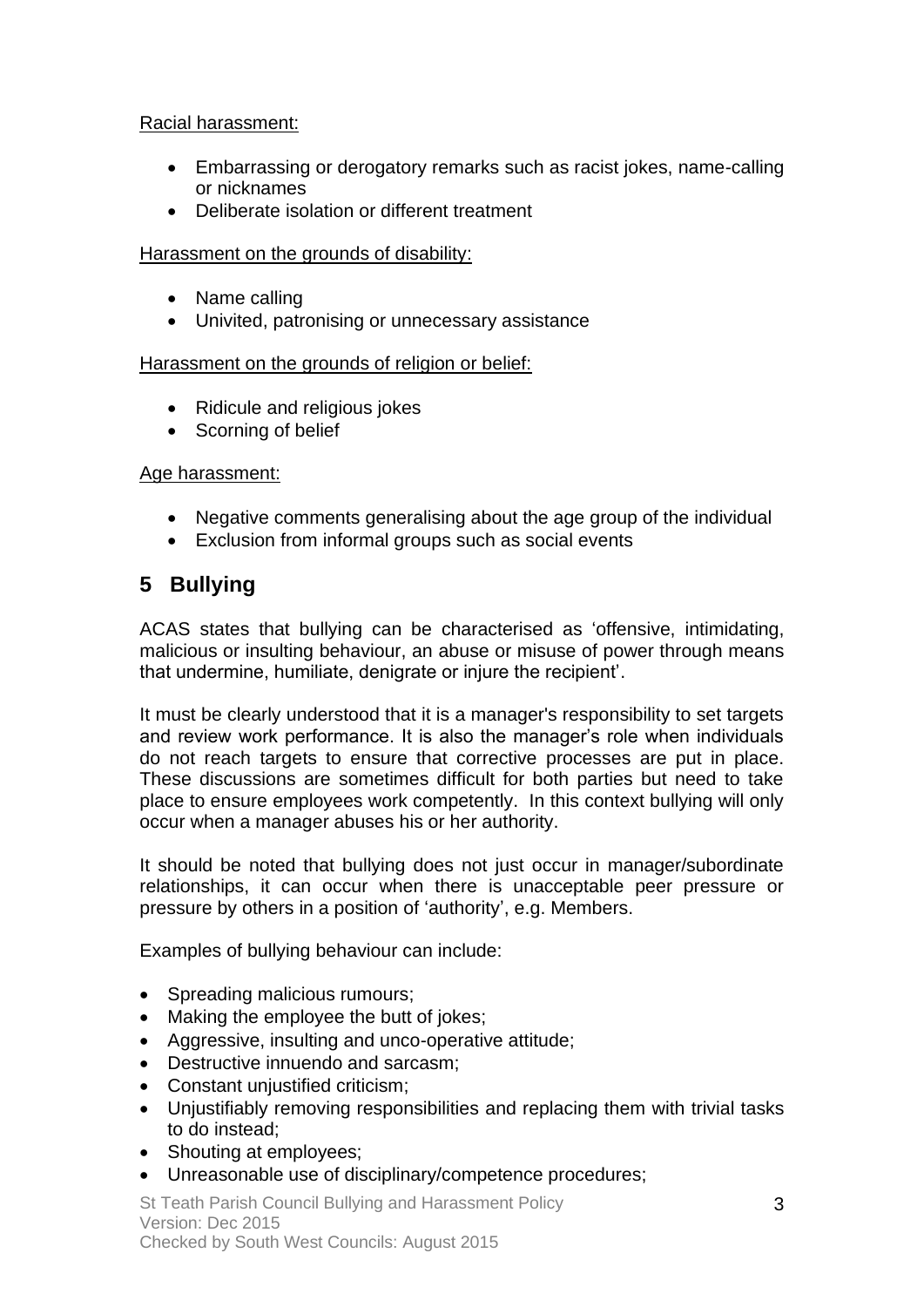- Unreasonable refusal of requests (e.g. leave or training) ;
- Deliberately ignoring or excluding individuals from activities;
- Imposing unreasonable workloads and/or unjustifiably reducing deadlines;
- Constantly undermining an employee in terms of their professional or personal standing;
- Undervaluing an employee's efforts;
- Seeking to make an employee appear incompetent, or intentionally creating an unacceptable working environment, with the object of either achieving a dismissal or of making them resign.

St Teath Parish Council recognises the fact that employees may initally submit to a particular instance of harassment or bullying, but this does not mean that they find the behaviour acceptable. For example, an employee who is the butt of jokes may not wish to object initially, but this should not prevent them from addressing the issue once they feel able to do so.

### **6 Victimisation**

Any employee who makes a complaint or supports another employee who has done so must not be subjected to any victimisation or less favourable treatment as as result. St Teath Parish Council will not tolerate any such behaviour and will take appropriate action to stop/prevent this,which may include disciplinary action.

### **7 Responsibilities of Managers, Employees, and Members**

#### **7.1 Managers**

Managers will have the following responsibilities:

- Compliance with the Policy;
- Creating/ensuring that there is a supportive working environment;
- Making sure that their employees know the details of this policy and ensuring compliance with it;
- Making sure that their employees know what standards of behaviour are expected of them;
- Taking allegations of harassment and/or bullying seriously and dealing with them as quickly as possible;
- Ensuring that vicitms of harassment and/or bullying receive appropriate support which might include counselling. (Note: consideration should be given as to whether the harasser/bully should also be given access to counselling, as the employee who has been accused of bullying/harassment can find this a stressful situation);
- Dealing with complaints under the Bullying and Harassment Complaints Procedure (see below);
- Ensuring that matters are dealt with confidentially and impartially;
- Ensuring that their employees attend any training requirement; and
- Liaising with the Parish Clerk/Chair of Staffing Committee on how to deal with cases that arise.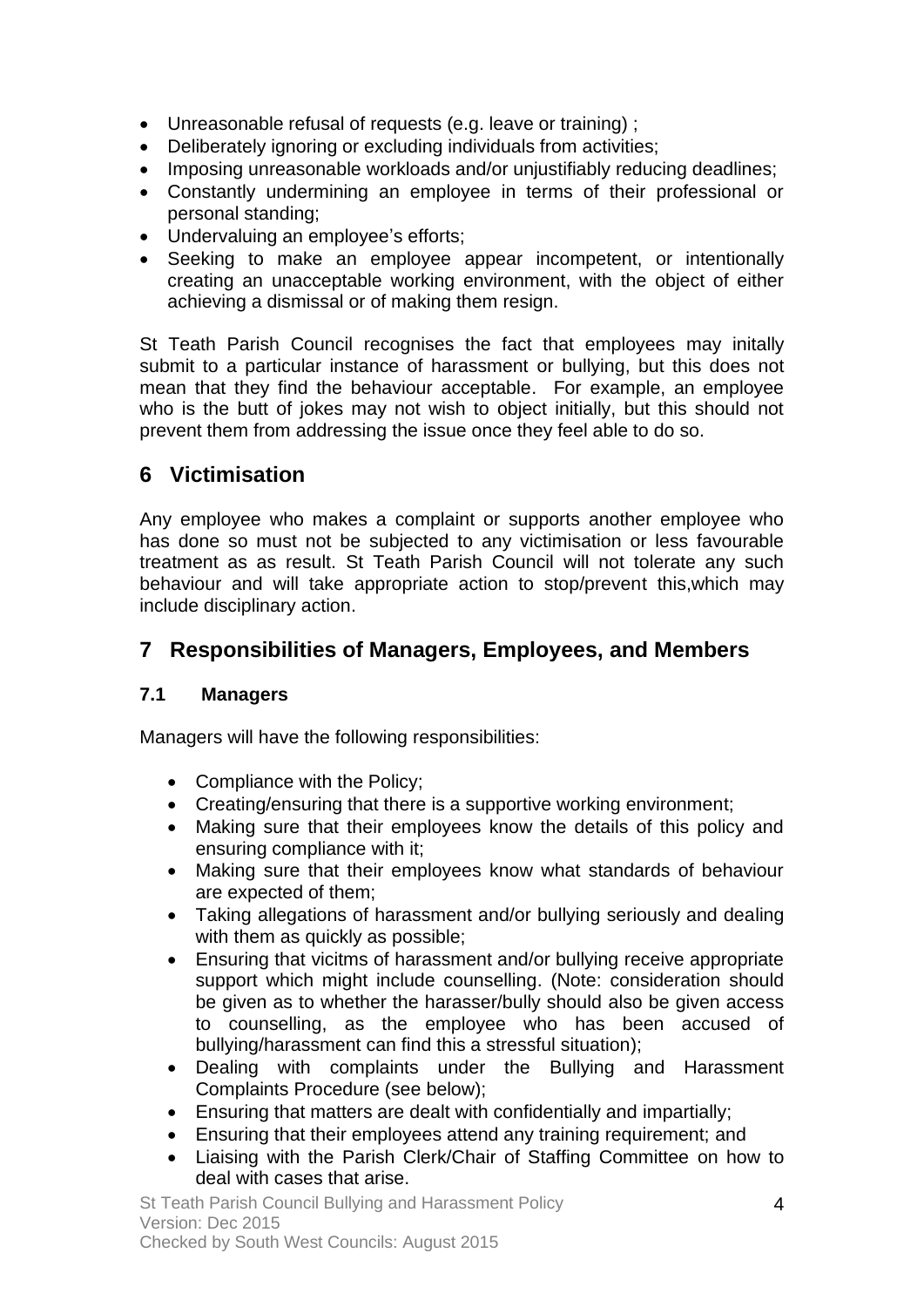#### **7.2 Employees**

Employees will have the following responsibilities:

- Compliance with the policy;
- Treating their colleagues with dignity and respect;
- Having an awareness of their own standards of behaviour;
- Making it clear that they find harassment and bullying unacceptable;
- Reporting harassment and supporting management with the investigation of complaints; and
- Intervening to stop harassment and/or bullying and give support to victims.

#### **7.3 Members**

Members will have the following responsibilities:

- Compliance with the Policy; and
- Treating employees with dignity and respect.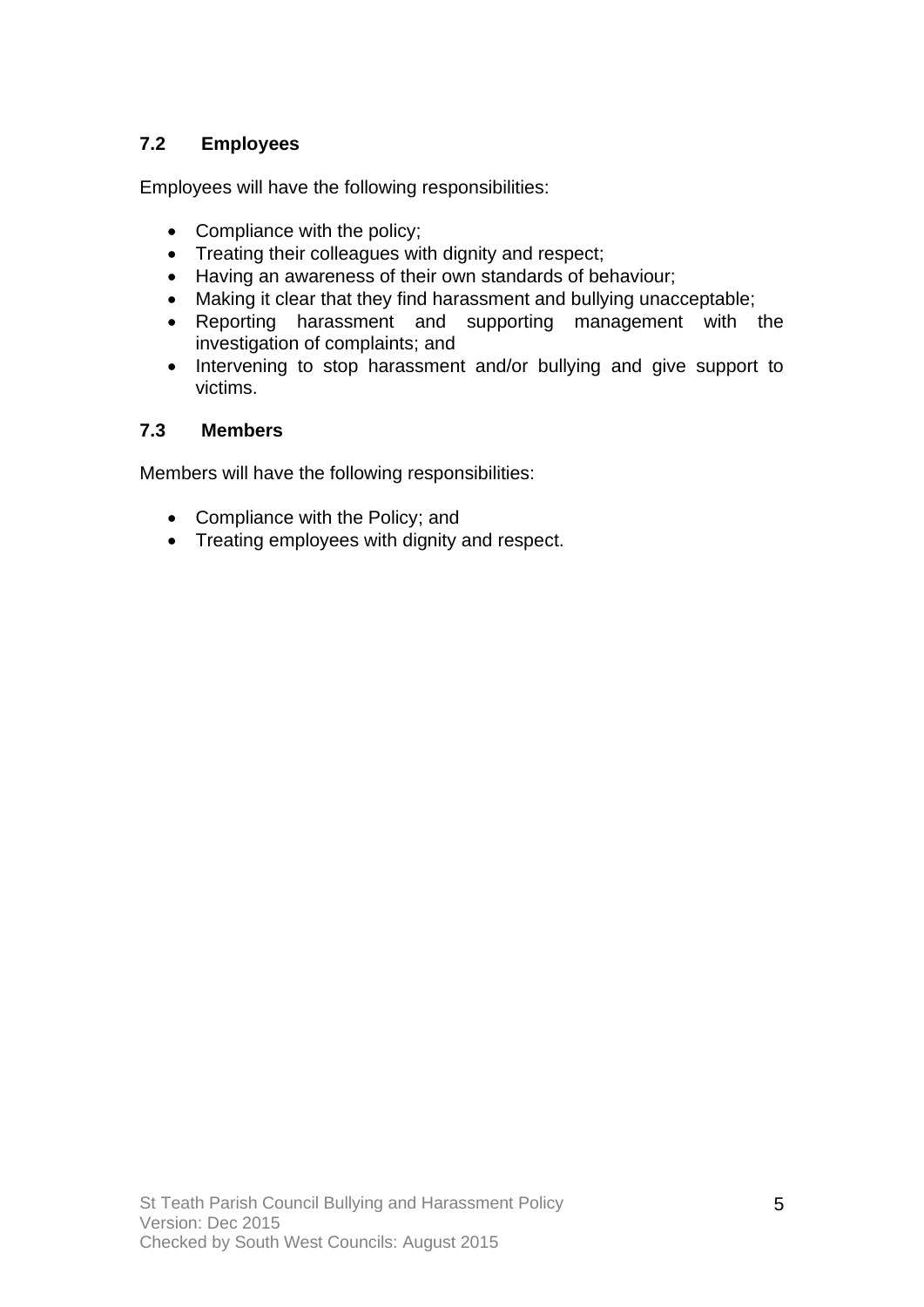# **Bullying and Harassment Complaints Procedure**

### **1 Introduction**

No employee need put up with bullying or harassment. St Teath Parish Council recognises that making a complaint may be a distressing experience, but all complaints will be taken seriously and dealt with in a sympathetic and sensitive manner.

If you feel that you are being bullied/harassed, the decision about how to pursue this will, in the first instance, rest solely with you. You have the right to redress through either the informal or formal procedure.

Only if the matter is brought to the attention of the alleged harasser/bully or your manager can action be taken to stop the behaviour.

In the interests of natural justice a complaint should be made as close as possible to the date when the incident occurred. In a situation where, in your view, an accumulation of incidents merit a bullying/harassment complaint, this should be done as close as possible to the date when the 'final straw' incident took place.

### **2 Stage One**

If it is possible and appropriate to do so, you should ask the person who you feel is harassing or bullying you to stop such behaviour, making it clear that you find it offensive and it is unwelcome. This can be done face-to-face or in writing.

If you feel that you cannot approach the alleged harasser/bully alone then you may wish to ask a work colleague or trade union representative to accompany you.

It is possible that some people may not have realised that their behaviour was offensive and alerting them to it will alter their behaviour.

### **3 Stage Two**

If you feel unable to use the approach set out in Stage 1, or you feel that this is not appropriate, or if Stage 1 action fails to resolve your complaint then you can raise this formally if you wish.

In this case you will need to put your complaint in writing to the Parish Clerk/Chair of Staffing Committee, giving details of the specific actions/incidents about which you are complaining.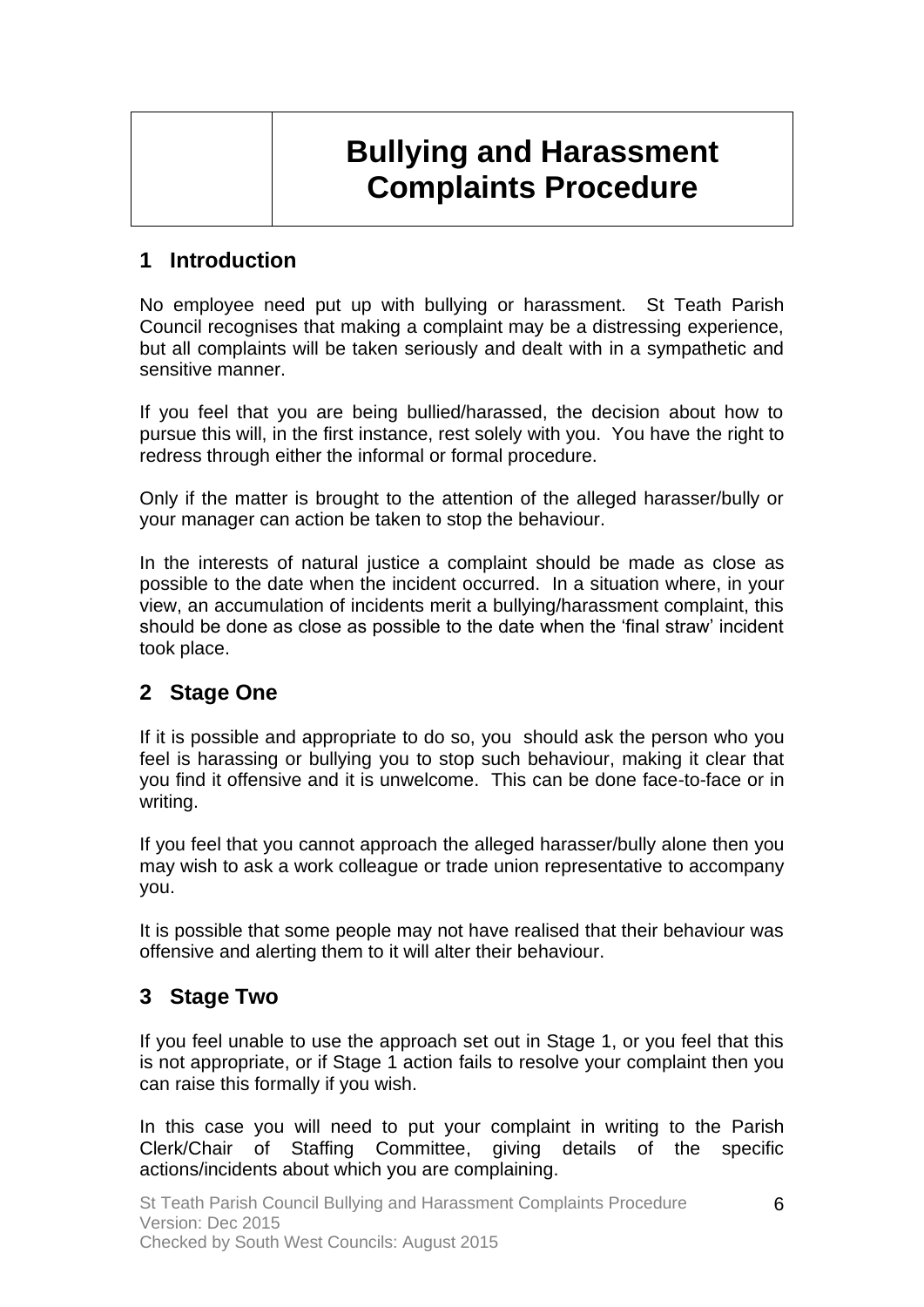Once you have done this the matter will be investigated under the Council's Grievance Procedure.

The PArish Clerk/Chair will discuss your complaint with you. In line with the informal resolution stage set out in the Grievance Procedure, the Parish Clerk will, if appropriate, explore with you whether there are any informal measures that you feel able to pursue in order to attempt to resolve the situation before requesting that formal action is taken. These could include meetings with the alleged harasser/bully facilitated by your line manager or the Parish Clerk, or more structured mediation.

The formal process must, however, be followed if the particular 'offence' brought to the Council's attention is so serious that criminal prosecution may result.

If informal measures are not appropriate/successful or you wish to proceed straight to the formal process, the Parish Clerk, or his/her representative, will thoroughly investigate the complaint in accordance with the Grievance Procedure.

The usual representation will apply to the alleged bully/harasser and you can be supported throughout the process by a work colleague or trade union representative.

In accordance with St Teath Parish Council's Grievance Procedure you will be invited to attend a hearing. You will be given written notification of the outcome of this hearing and will have the right of appeal.

Decisions will be made at/after the hearing about the appropriate actions to be taken. These could include taking disciplinary action against the bully/harasser; issuing management instructions; arranging mediation if both parties are willing to participate; making changes to working arrangements; or taking no further action.

It should be noted that if disciplinary action is taken against the alleged bully/harasser, you will be informed that disciplinary action is being taken, but will not be informed of the outcome of this or have a right of appeal against the decision of the disciplinary panel. Nor do you have the right to raise a grievance about any decision affecting the harasser/bully following a disciplinary hearing or investigation.

### **4 Confidentiality**

Any complaint received, either formally or informally, will be treated with as much confidentiality as possible. However in order to enable your complaint to be investigated and/or resolved the individuals concerned will have to be made aware of your complaint, and it may not be possible to do this without identifying you.